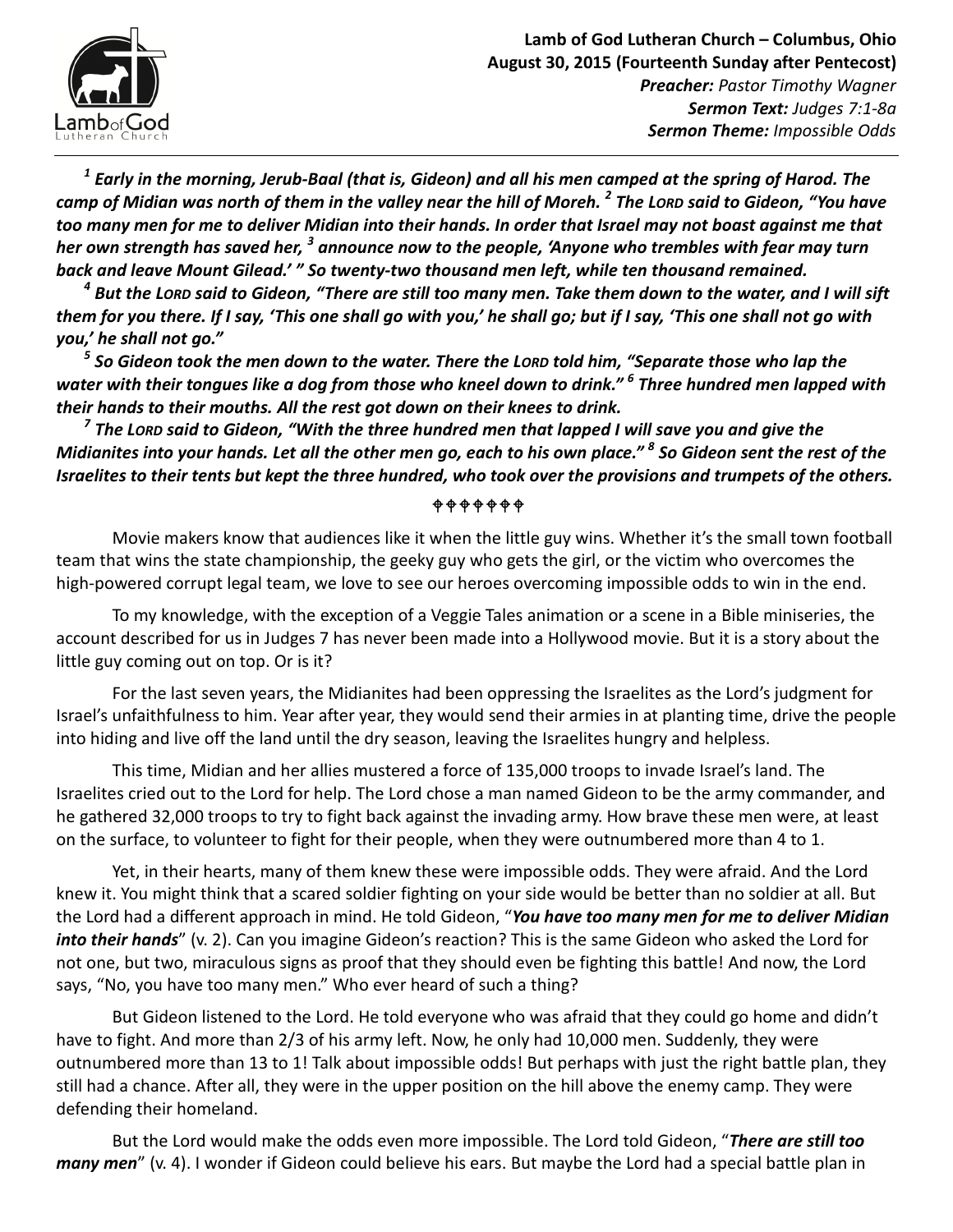mind that required only 8000 soldiers instead of 10,000. Hey, if they could win the battle when they were outnumbered 13 to 1, who's to say they couldn't win if they were outnumbered, say 14 or 15 to 1?

Now the Lord's first means of reducing the size of the army made sense. If we are going to get rid of some people, why not send the scared ones home first? But his next approach seemed completely random. He told Gideon to take his army down to a stream for a drink. And there he said, "Separate those who lap the water with their tongues like a dog from those who kneel down to drink" (v. 5). Gideon must have thought, "What does how they drink water have to do with how they fight?" But he followed the Lord's instructions.

And when it was over, another 97% of his army was dismissed from duty, leaving him with only 300 men. Now, the army of Israel was outnumbered by the enemy 450 to 1. Here was an underdog, if there ever was one. No amount of battle skill or strategy would be enough to overcome these impossible odds. There were no long-range missiles or atomic bombs in those days. Battles were fought hand-to-hand and eye-to-eye. Even if the Israelites were to catch the enemy by surprise and kill a few men, they would get tired and have to surrender long before all of the 135,000 enemy soldiers even needed to pick up their weapons.

But the Lord promised Gideon, "With the three hundred men that lapped I will save you and give the Midianites into your hands" (v. 7). And the Lord kept that promise. He caused the Midianites and their allies to turn on each other in a panic after they had dreams about being defeated in battle and saw the torches and heard the shouts of the 300 men in the middle of the night.

Israel was facing impossible odds, but the Lord proved that nothing is impossible for him. And that was exactly his intention. He had told Gideon that he wanted to reduce the size of the army "in order that Israel may not boast against me that her own strength has saved her"  $(v, 2)$ . The Lord, whom many of the Israelites had abandoned by their idol-worship, would not abandon the Israelites. Instead, he would fight for them and win the victory so that they might trust him and praise him as the only true God.

How often God's people have faced such seemingly impossible odds, only to see the Lord win the victory. Think of Moses and the Israelites escaping the Egyptian army at the Red Sea. Think of the young shepherd boy David who defeated the fierce and fearsome giant Goliath. Think of Elijah standing alone and challenging the 400 prophets of Baal to a showdown. The Bible is full of stories that Hollywood would love, but there's one big problem. The heroes in these stories don't win by their own strength, tenacious will, or determination. They win because God gives the victory. And that's not a story that Hollywood is all that interested in telling because that's not a story that our sinful world is all that interested in hearing.

And as we think about that, and we think about the mission God has given us to "go and make disciples of all nations" (Matthew 28:19), we see some pretty impossible odds. Some say that Christians make up 1/3 of the earth's population. I think it's actually much less than that. Officially, our congregation has 110 baptized members right now. The city of Columbus has a population of over 825,000 people, with about 1.2 million people living in Franklin County. How can we possibly make an impact? It seems pretty impossible to make many disciples even in central Ohio, much less of "all nations." It's easy to think we should just give up and go home, like those scared soldiers in Gideon's army.

But those impossible odds don't compare with the impossible odds of our even being here today. God's Church is made up of saints, people who are holy. And well, that's not me, and that's not you. We shouldn't be here today, not on the basis of what we've done or we've deserved. Even though God says, "Trust me," and gives us one example after another in the Bible to teach us that he is completely trustworthy, by nature we trust only ourselves. Health problems lead us to worry. Money problems give us stress. Lost jobs or homes or friends leave us feeling lonely, abandoned, and defeated. And, instead of trusting the Lord, the devil and our own sinful selves want us to blame him! These are only symptoms of the sickness of sin that leaves us spiritually stillborn. On our own, our ability to be holy is far less than the ability of Gideon's army to win the victory by their own military prowess.

And yet, you sit here today against all odds. You sit here today holy, blameless, pure. That's because God overcame impossible odds for you. He overcame impossible odds when he entered our world through the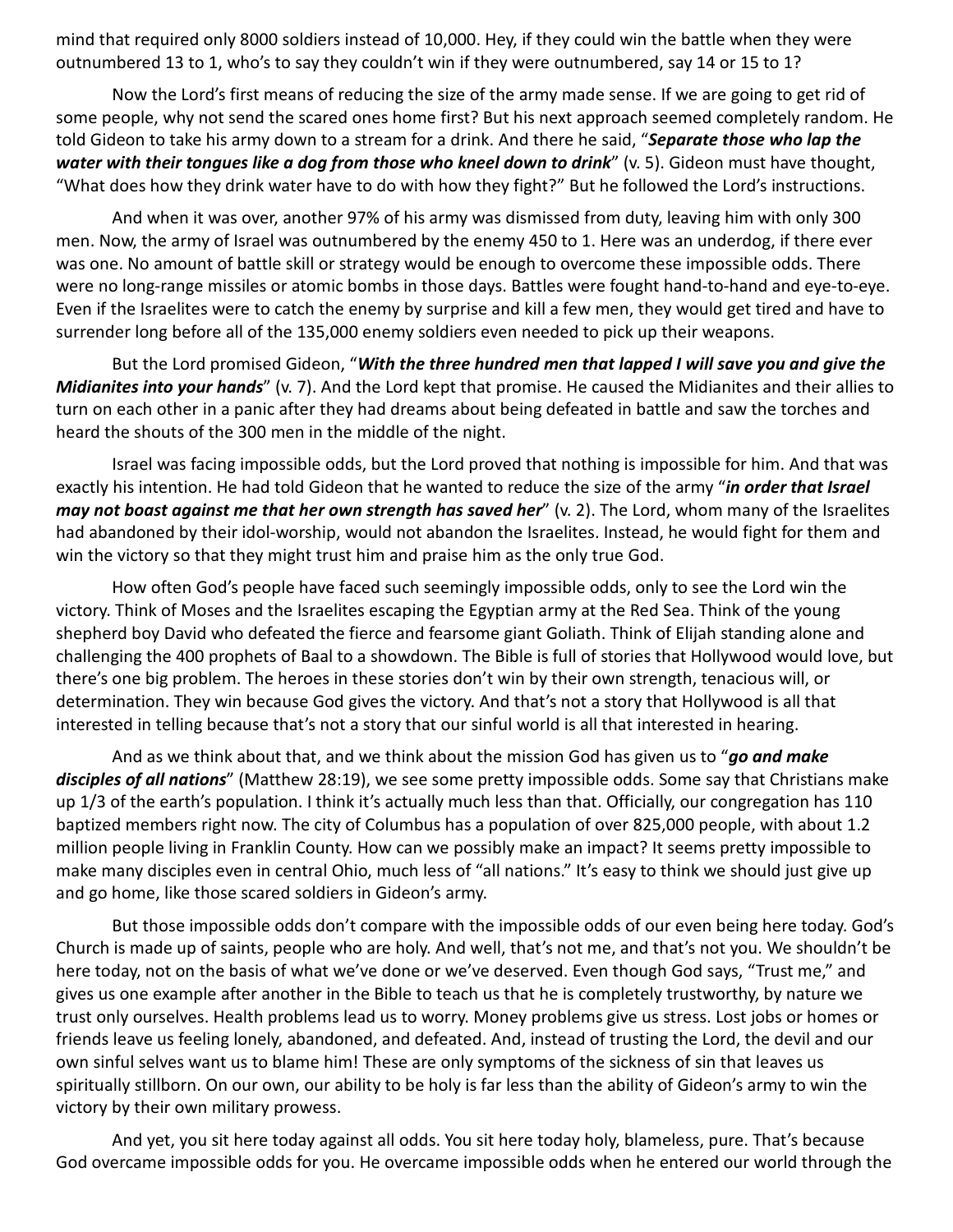womb of a woman whose complete abstinence made pregnancy a biological impossibility. He overcame impossible odds, when he obeyed perfectly every one of his holy commands—not only in his actions, but even in the deepest desires of his heart. The immortal God overcame impossible odds when he died on a dark Friday afternoon 2000 years ago. And he overcame impossible odds, when he rose from the dead three short days later. He overcame impossible odds for us, because he knew it was impossible for us to get to heaven on our own. And now, by his powerful Word of truth, by his gifts of Baptism and the Lord's Supper, he has overcome impossible odds, giving new life to hearts dead in sin, producing precious fruits of faith in hearts that were once a desert wasteland.

Now, we place our trust in him. Not only because he fought a battle for Israel and defeated a massive army with 300 men. Not only because he overcame impossible odds in the lives of Moses and David and Elijah. But because he overcame impossible odds at the cross and at the font. And because he continues to overcome impossible odds at his Table and in his Word, keeping our faith alive even in the desolate landscape of a sinful world.

We place our trust in him for every need of body and soul. We trust him with everything we have—our money, our time, our health, our homes, our eternal good. We leave behind our prideful independence and boasting, and instead we boast in the Lord, who alone has done marvelous deeds. We lay every need at his feet in humble trust. We confidently share his story, even when the odds seem impossible. We make his impossible mission our mission. Because with Gideon we see that there are no impossible odds with the Lord. Amen.